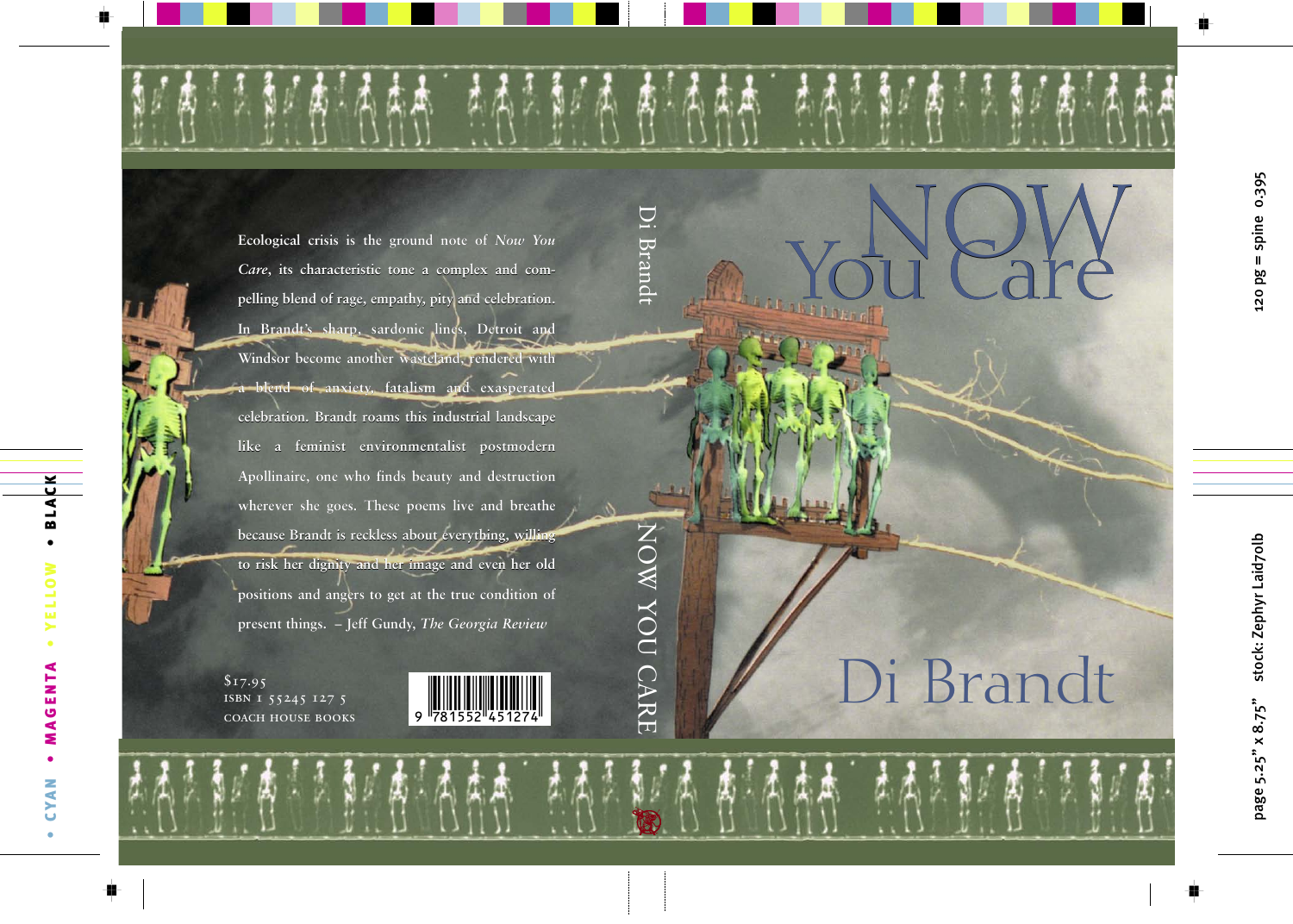*I was mixing stars and sand In front of him But he couldn't understand I was keeping the lightning of The thunder in my purse Just in front of him But he couldn't understand And I had been killed a thousand times Right at his feet But he hadn't understood*

*– Sarain Stump*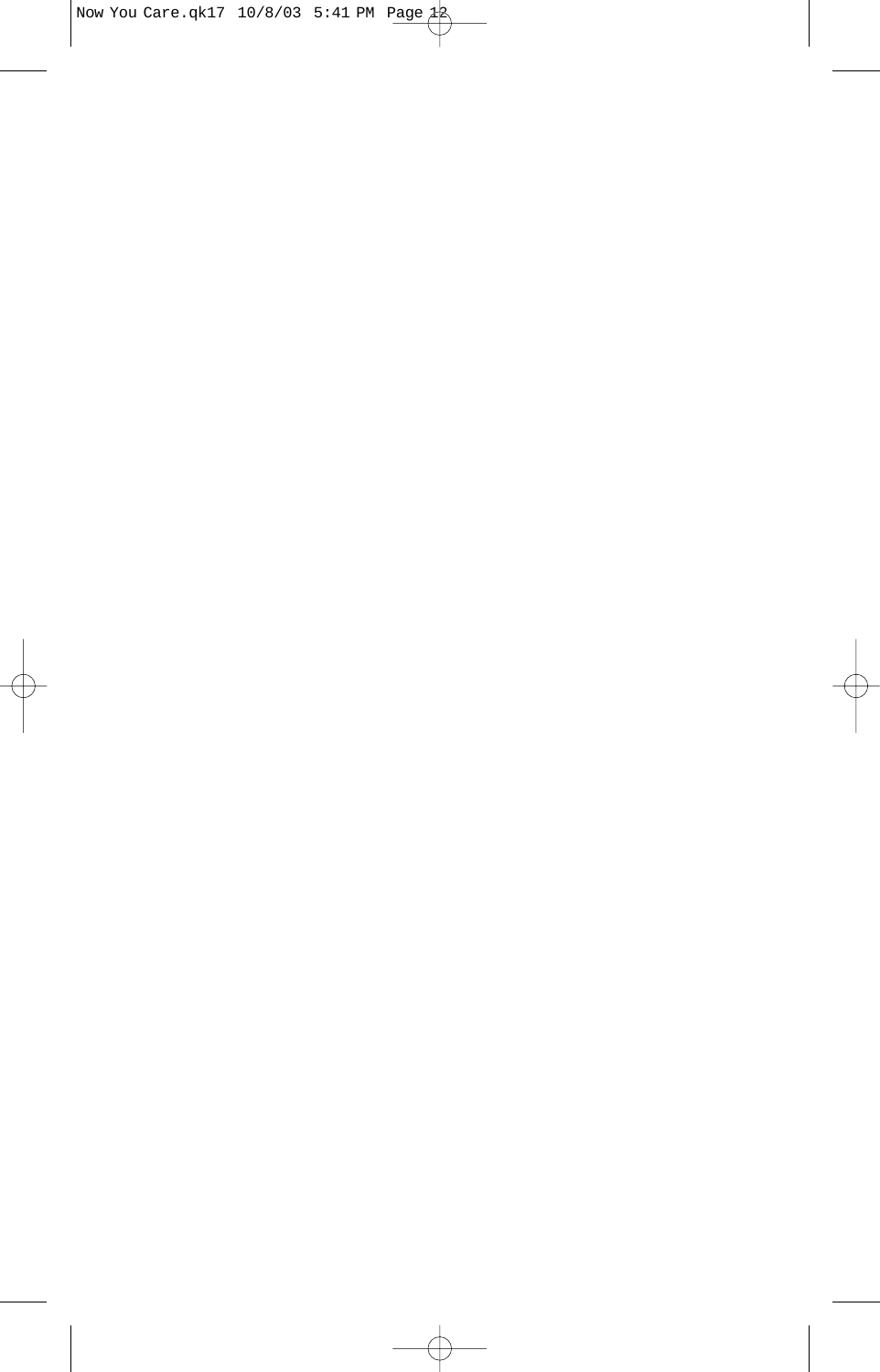## **Zone: <le Détroit>**

#### *after Stan Douglas*

#### $\mathbf{I}$

Breathing yellow air here, at the heart of the dream of the new world, the bones of old horses and dead Indians and lush virgin land, dripping with fruit and the promise of wheat, overlaid with glass and steel and the dream of speed: all these our bodies crushed to appease the  $400 \& x$  gods of the Superhighway, NAFTA, we worship you, hallowed be your name, here, where we are scattered like dust or rain in ditches, the ghosts of passenger pigeons clouding the silver towered sky, the future clogged in the arteries of the potholed city, *Tecumseh, come back to us from your green grave,* sing us your song of bravery on the lit bridge over the black river, splayed with grief over the loss of its ancient rainbow coloured fish swollen joy. Who shall be fisher king over this poisoned country, whose borders have become a mockery, blowing the world to bits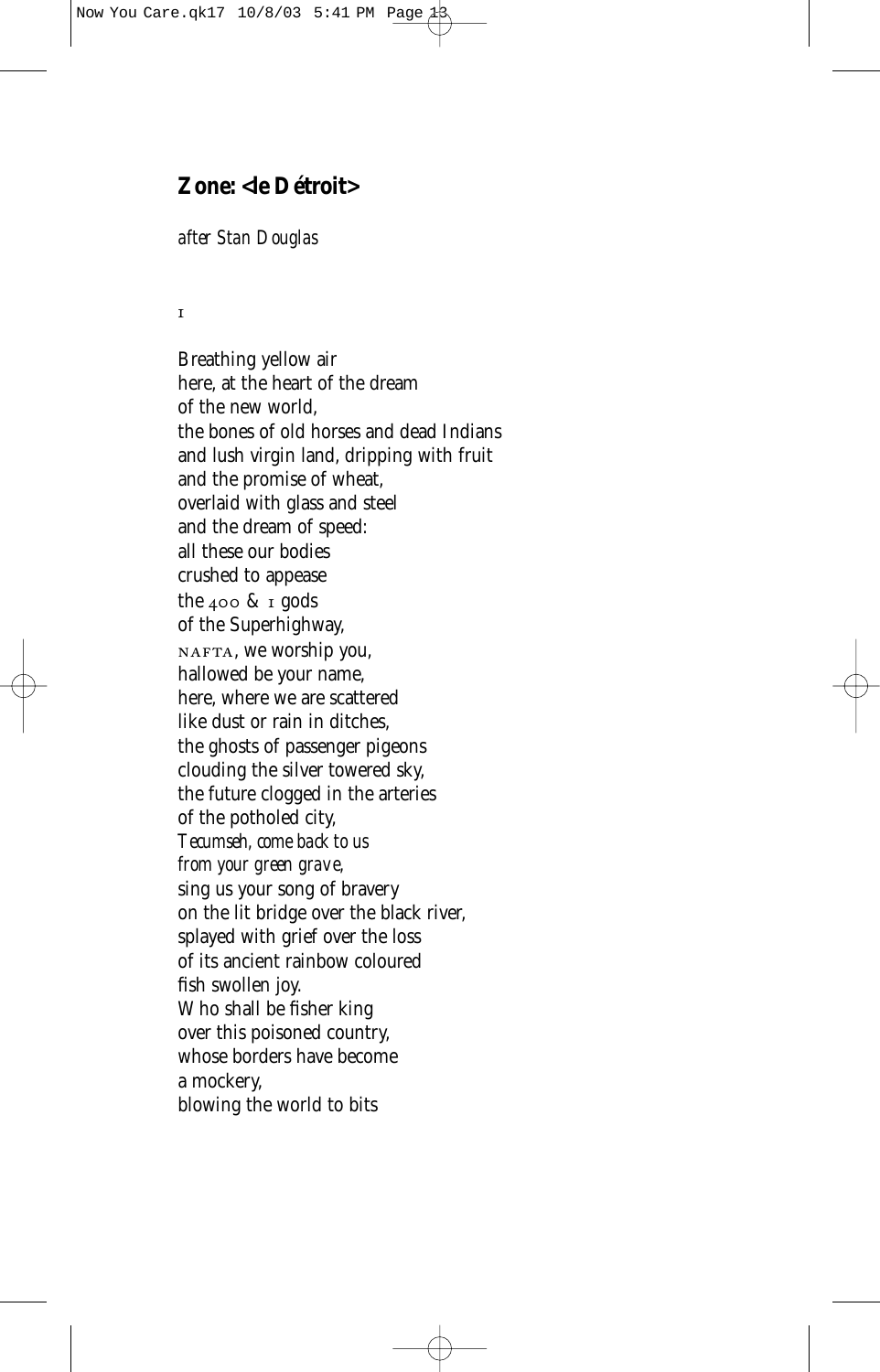with cars and cars and trucks and electricity and cars, who will cover our splintered bones with earth and blood, who will sing us back into –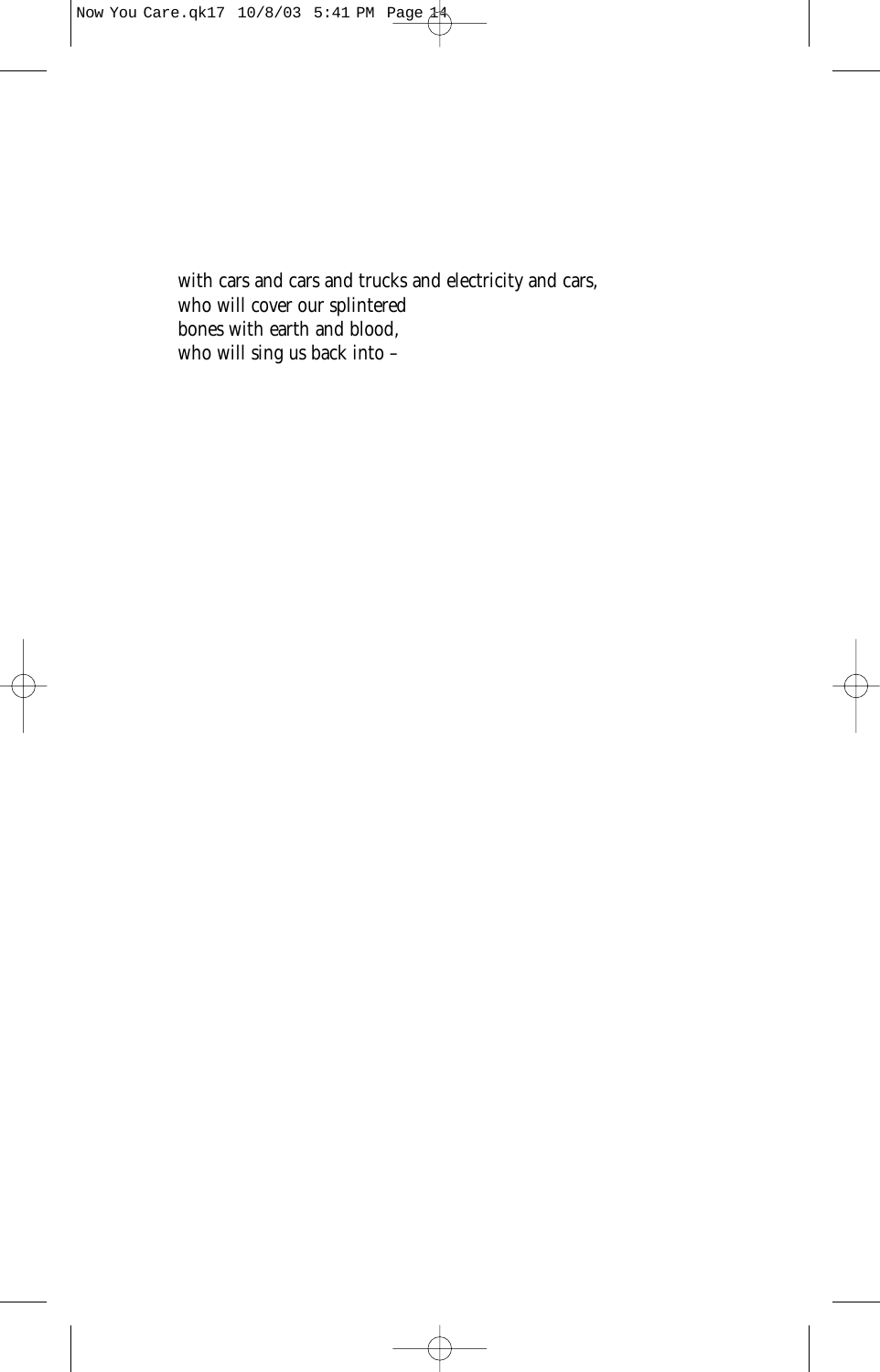$\overline{2}$ 

See how there's no one going to Windsor, only everyone coming from? Maybe they've been evacuated, maybe there's nuclear war, maybe when we get there we'll be the only ones. See all those trucks coming toward us, why else would there be rush hour on the 401 on a Thursday at nine o'clock in the evening? I counted  $200$  trucks and  $300$  cars and that's just since London. See that strange light in the sky over Detroit, see how dark it is over Windsor? You know how people keep disappearing, you know all those babies born with deformities, you know how organ thieves follow tourists on the highway and grab them at night on the motel turnoffs, you know they're staging those big highway accidents to increase the number of organ donors? My brother knew one of the guys paid to do it, \$100,000 for twenty bodies but only if the livers are good. See that car that's been following us for the last hour, see the pink glow of its headlights in the mirror? That's how you know. Maybe we should turn around, maybe we should duck so they can't see us, maybe it's too late, maybe we're already dead, maybe the war is over, maybe we're the only ones alive.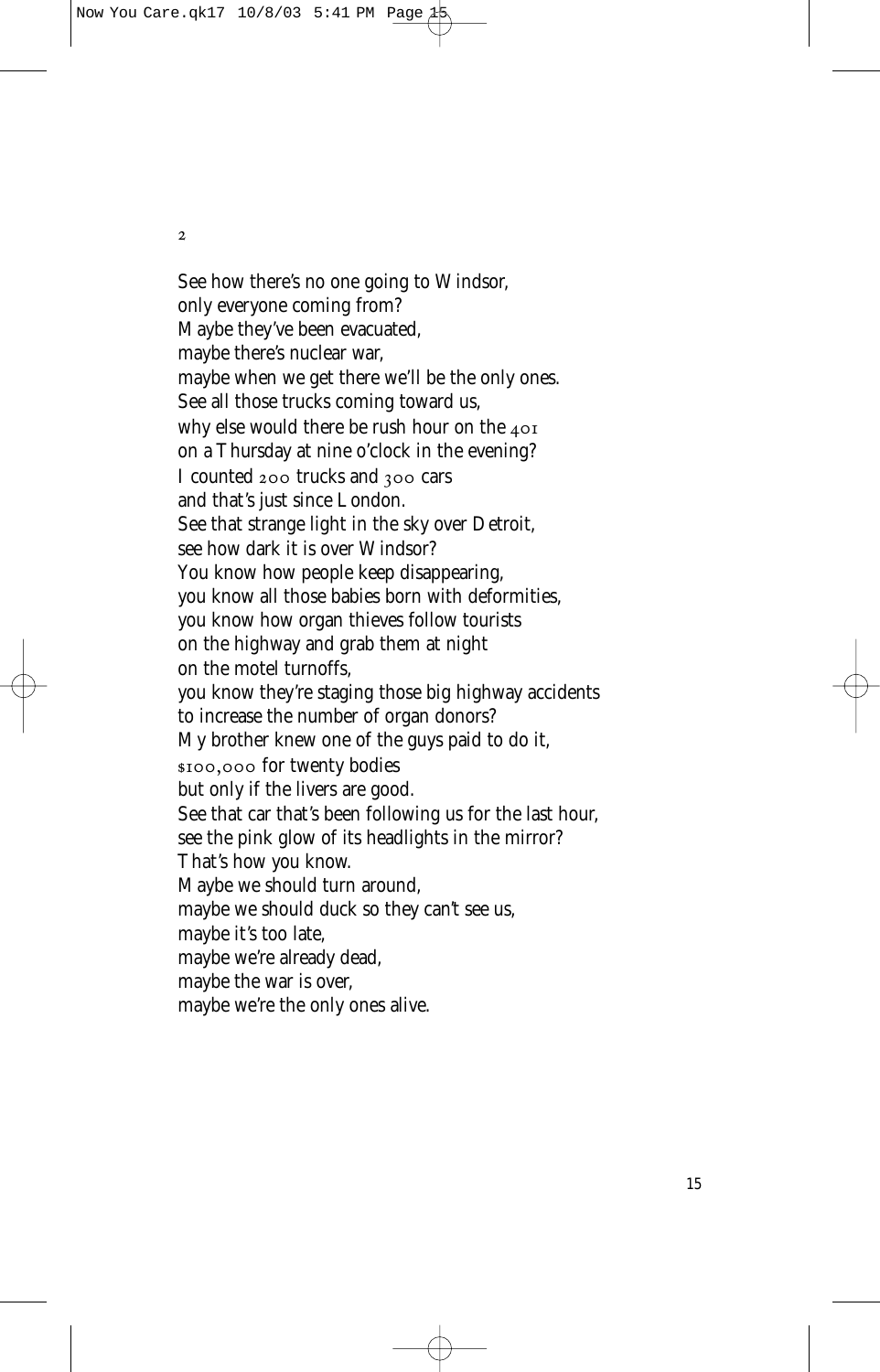$\overline{\mathbf{3}}$ 

So there I am, sniffing around the railroad tracks in my usual quest for a bit of wildness, weeds, something untinkered with, goldenrod, purple aster, burdocks, defiant against creosote, my prairie blood surging in recognition and fellow feeling, and o god, missing my dog, and hey, what do you know, there's treasure here among these forgotten weeds, so this is where they hang out, all those women's breasts cut off to keep our lawns green and dandelion free, here they are, dancing their breastly ghost dance, stirring up a slight wind in fact and behaving for all the world like dandelions in seed, their featherwinged purple nipples oozing sticky milk, so what am I supposed to do, pretend I haven't seen them, or like I don't care about all these missing breasts, how they just vanish from our aching chests and no one says a word, and we just strap on fake ones and the dandelions keep dying, and the grass on our lawns gets greener and greener and greener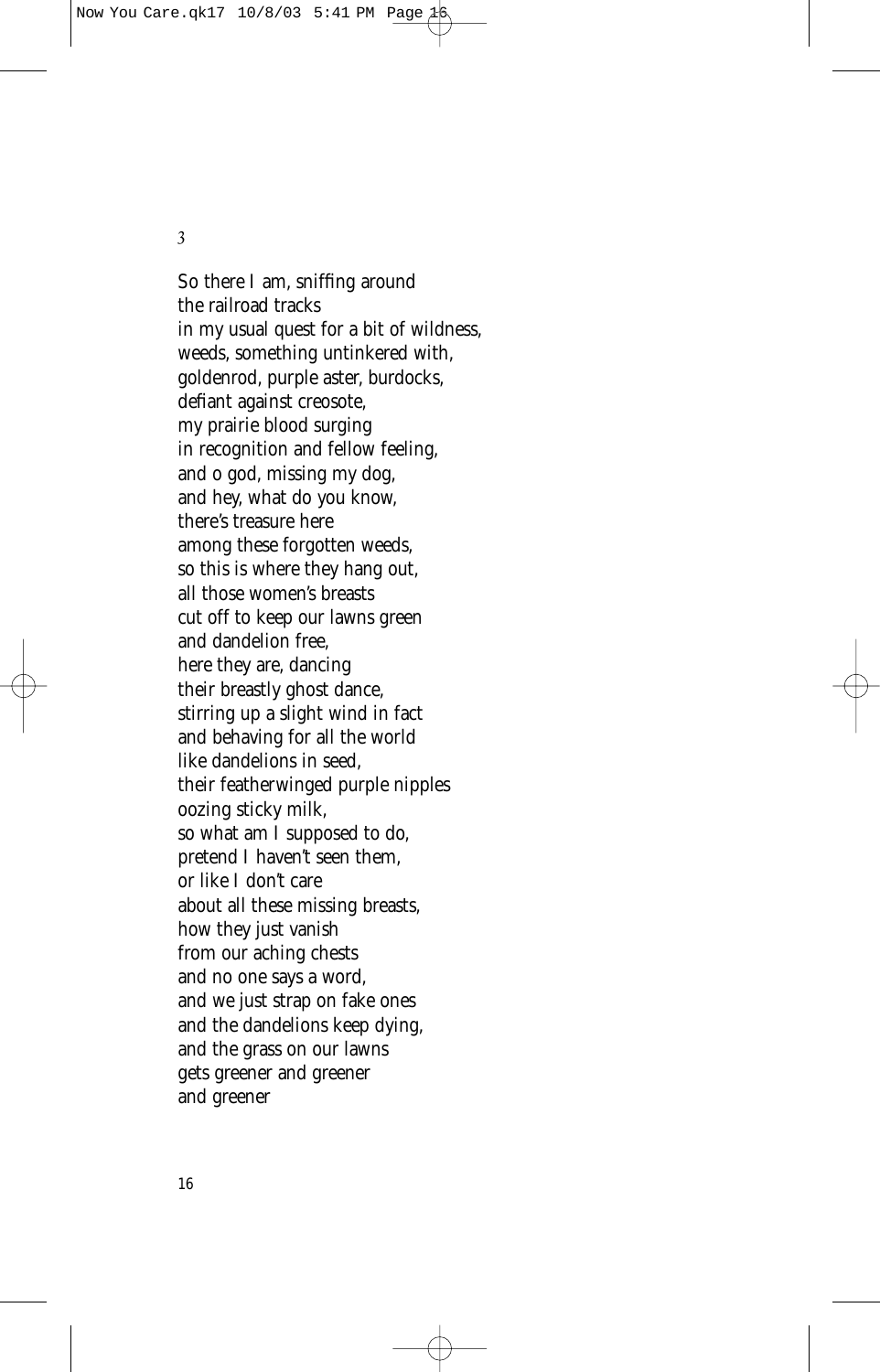$\overline{4}$ 

This gold and red autumn heat, this glorious tree splendour, splayed out for sheer pleasure over asphalt and concrete, ribbons of dark desire driving us madly toward death, perverse, presiding over five o'clock traffic like the queens on Church Street grand in their carstopping high heels and blond wigs and blue makeup, darling, so nice to see you, and what, dear one, exactly was the rush? Or oceans, vast beyond ridicule or question, and who cares if it's much too hot for November, isn't it gorgeous, darling, and even here, in this most polluted spit of land in Canada, with its heart attack and cancer rates, the trees can still knock you out with their loveliness so you just wanna drop everything and weep, or laugh, or gather up the gorgeous leaves, falling, and throw yourself into them like a dead man, or a kid, or a dog,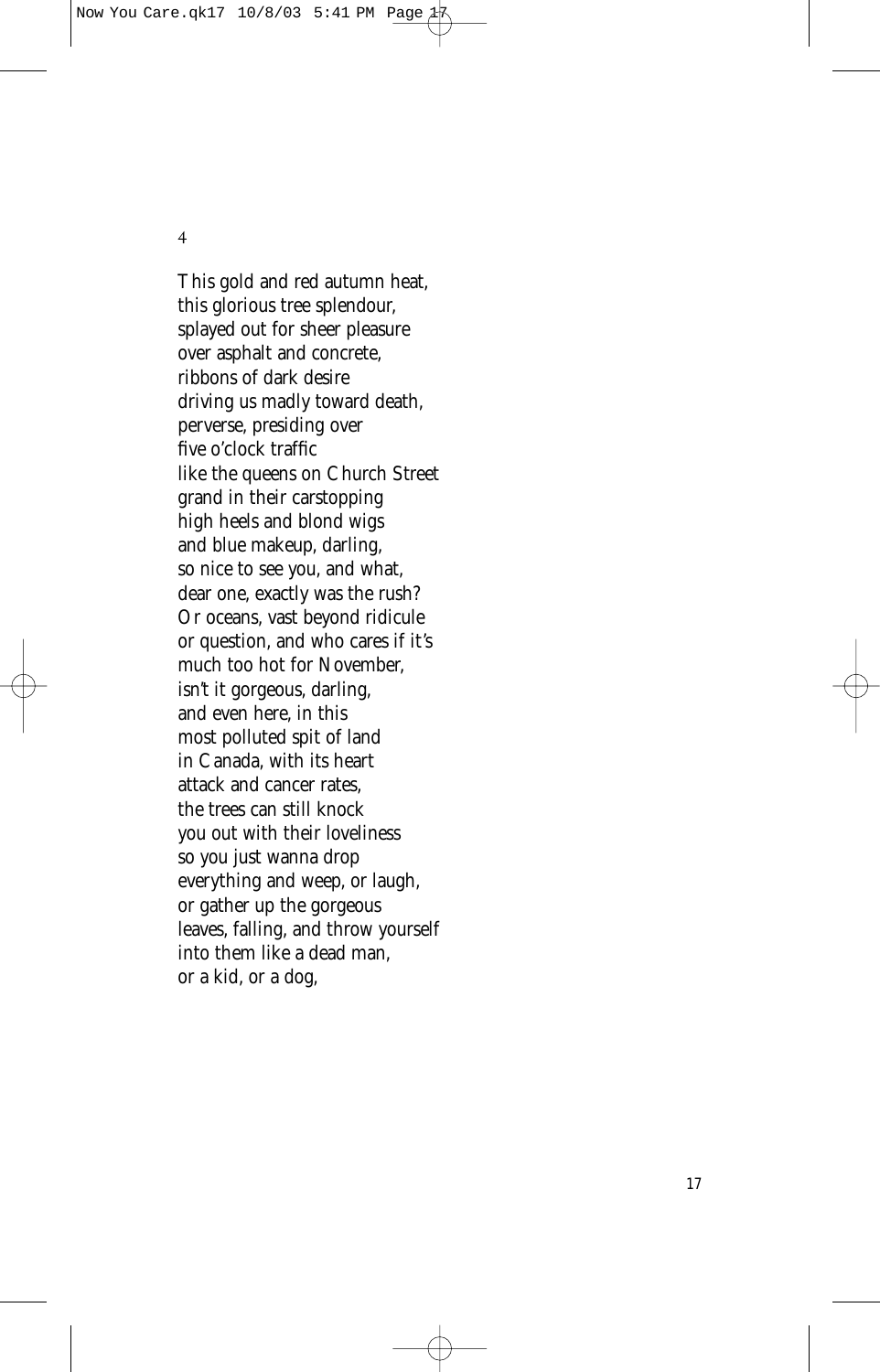$\overline{5}$ 

O the brave deeds of men M\*E\*N, that is, they with phalli dangling from their thighs, how they dazzle me with their daring exploits every time I cross the Detroit River from down under, I mean, who else could have given themselves so grandly, obediently, to this water god, this fierce charlatan, this glutton for sailors and young boys, risking limbs and lives, wordlessly wrestling primordial mud, so that we, mothers and maids, could go shopping across the border and save ourselves twenty minutes coming and going, chatting about this and that, our feet never leaving the car, never mind the mouth of the tunnel is haunted by bits and fragments of shattered bone and looking every time like Diana's bridge in Paris, this is really grand, isn't it, riding our cars under the river and coming out the other side illegal aliens, needing passports, and feeling like we accomplished something, snatched from our busy lives, just being there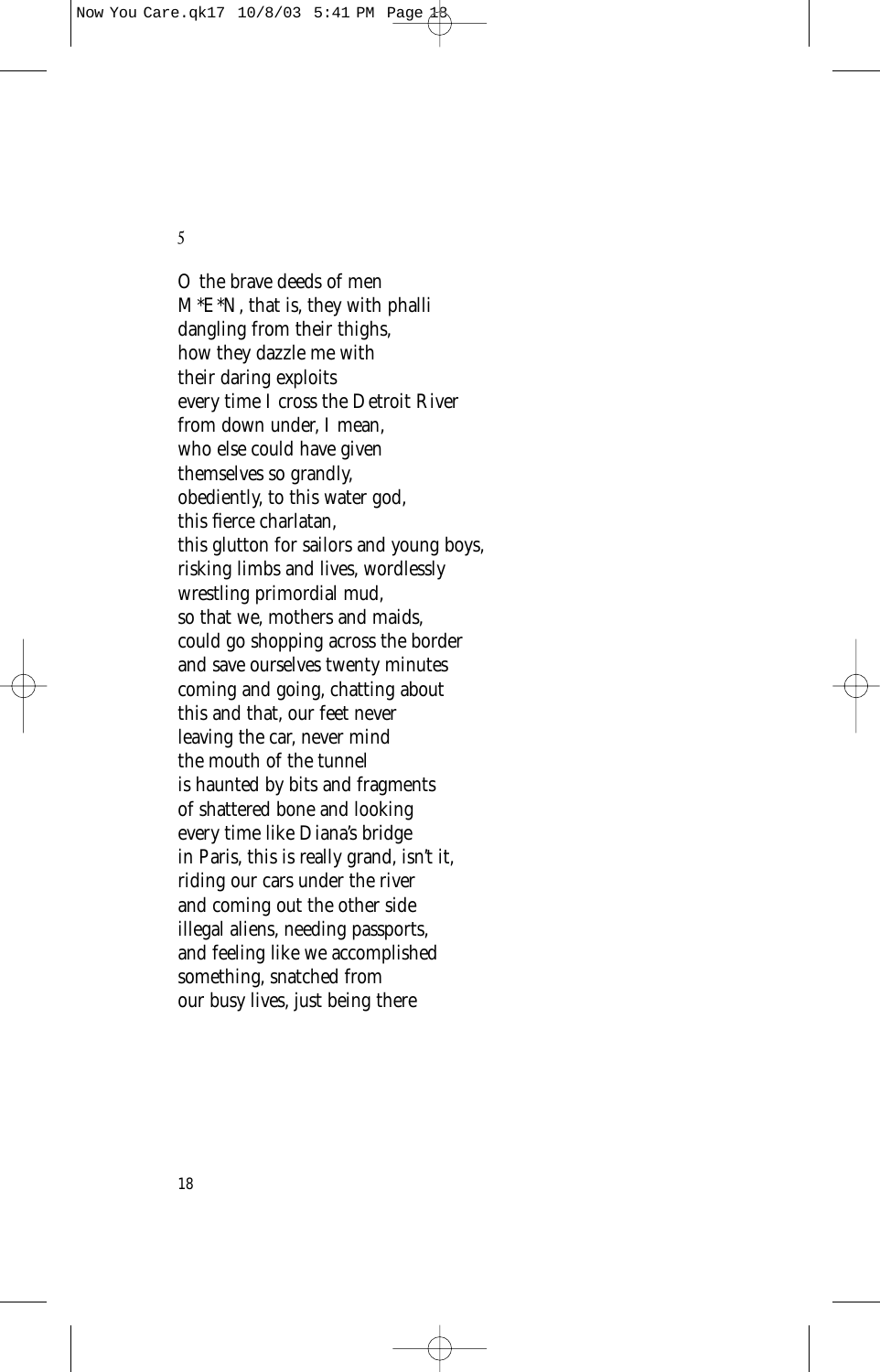# **Afterworlds**

Gwendolyn, I call you back from your bed of roots, delicious under moist scented worm nudged earth, speak to me, rising from my bed of stone, finding the courtyard empty, the gate swinging open,

O prophetess of blood and fire, your famous ancient lions crouched beside Lake Ontario, drunk on the jewelled wine of death,

tell me, in this unexpected resurrection, as from drowned Atlantis out of the carnelian sea, as from the sister watching the sister who lies down on the long stemmed wet grass under rumbling steel bridges,

grateful after everything for he who childishly plucked out her eye, blinding her into buffalo hoofed sage scented seeing, tell me, princess of Babylon, what would you have said,

had you been able, in that last moment before the animal darkness,

to speak,

your brutal jewels flashing ornate in the naked prairie sun,

and in what tongue, outliving for one flaming second the devastating stages of your catastrophic

loves,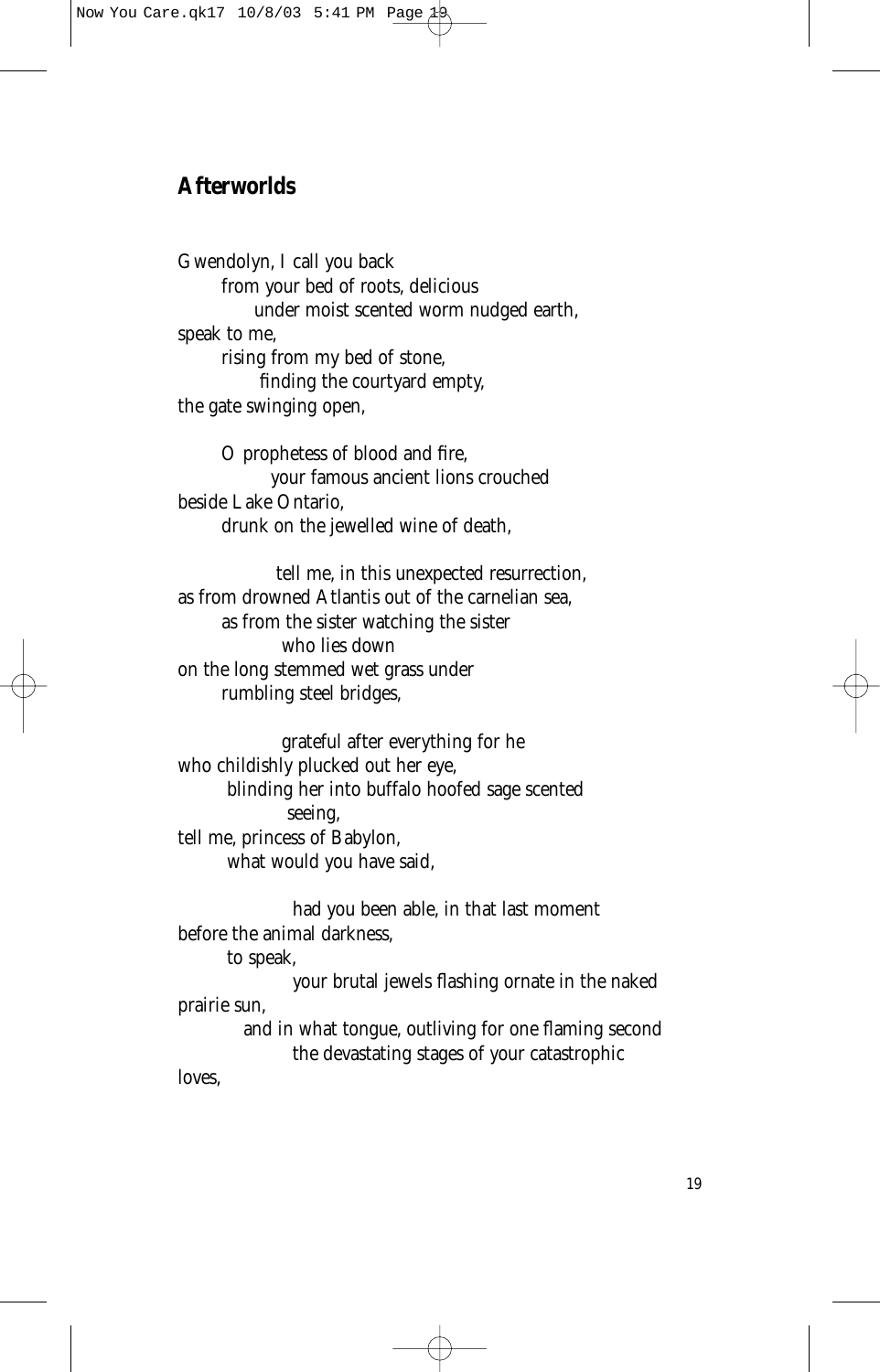tell me, Gwendolyn, how should I find my way among these empty incantations, these chipped white dishes on soap sudded oilcloth, these nothing signs among the walking dead, the lilies sprouting tiger lips and rust,

the prairie struggling to remember its dream wild partridge feathered feast, that exuberant drumming?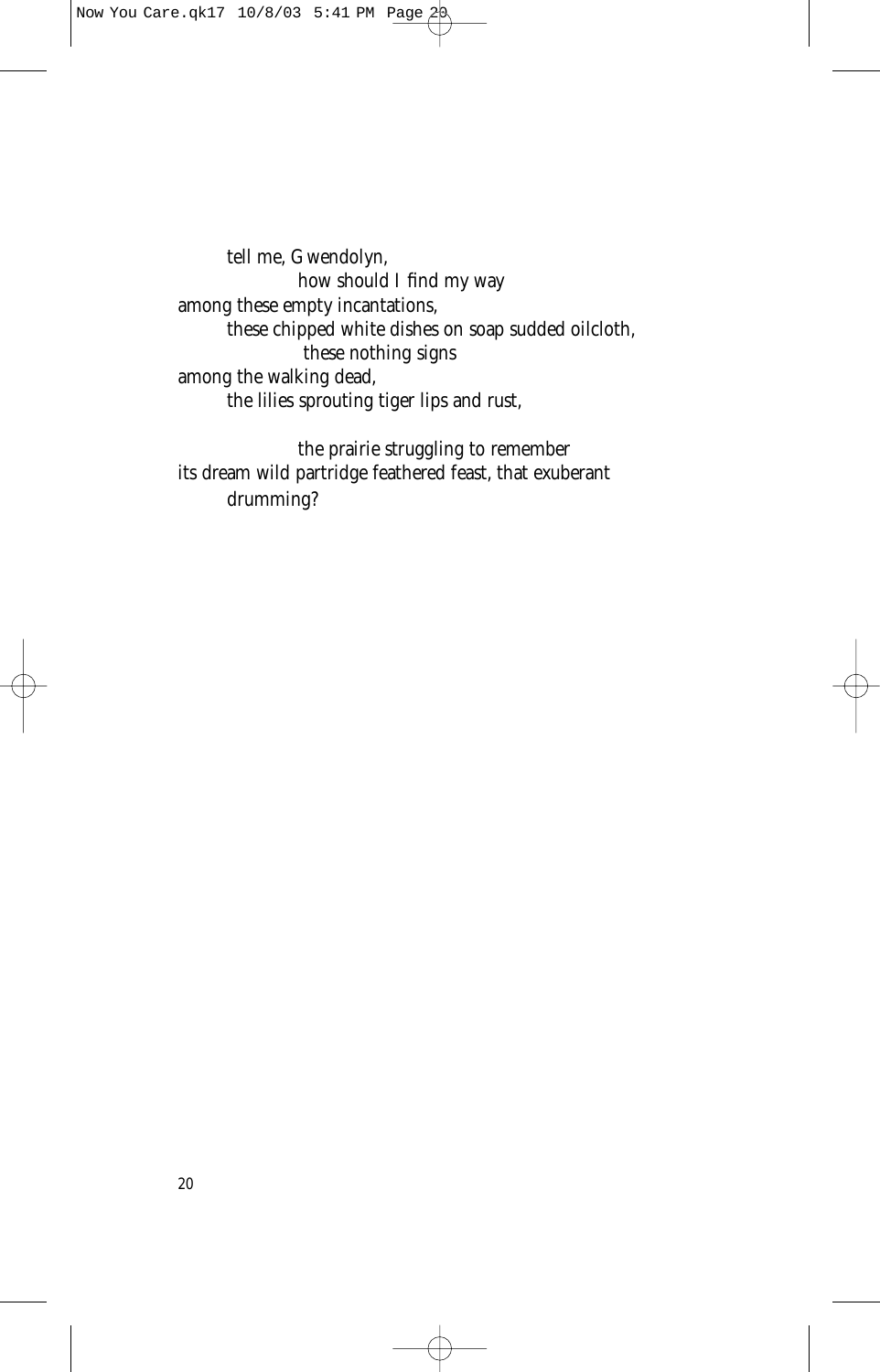# **Castle walk**

### *after Alain Robbe-Grillet*

Curses on she who asked to be ordinary among painted plates and cups and bits of jam left on spoons, willing to forget fire flashing through silver sheeted clouds, her forehead bleeding, her ragged torn heart.

#### $\mathbf{p}^{\prime}$

*In prison we ate rats after drying them in the sun. Every night God visited us in our cells, soothing or frightening us with his velvet hands and invisible dark sword.*

-

Even now I could leap off any shining parapet at high noon into the Devil's arms in search of that fire, were it not for the garden warbler nesting in the rhododendron, pink and scarlet blossomed under the Castle Walk, the bluebells blazing beside the sycamore.